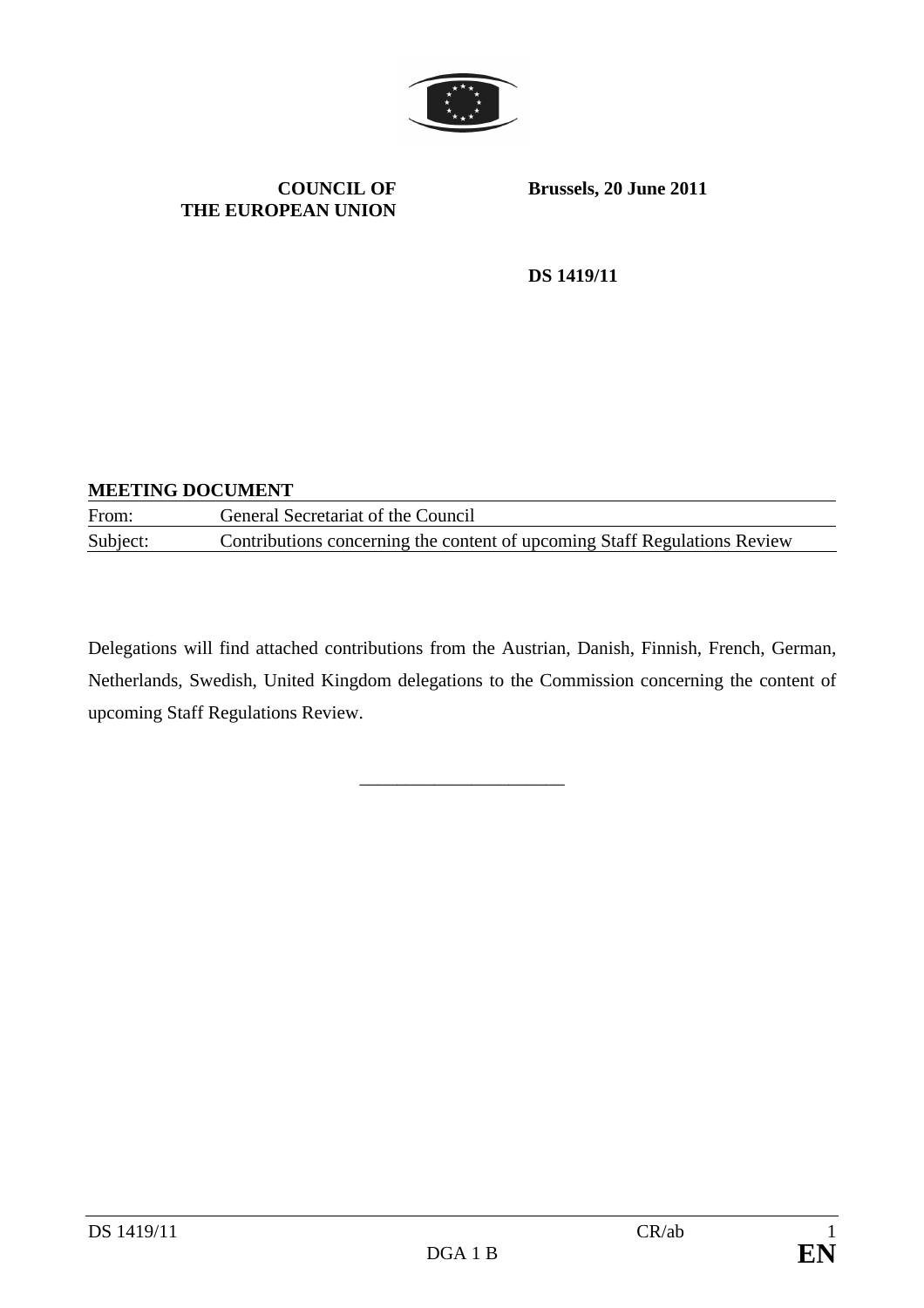#### **Contributions from the Austrian, Danish, Finnish, French, German, Netherlands, Swedish, United Kingdom delegations to the Commission concerning the content of upcoming Staff Regulations Review**

Brussels, the 20th of June 2011,

We welcome the fact that, at the end of June at the same time as the proposals for the Multiannual Financial Framework, the Commission will take note of a text on the Staff Regulations, which will serve as a starting point for both the social dialogue with staff representatives and for consultation with other Institutions. This provides a significant opportunity to reduce expenditure and enhance productivity and efficiency further within the European Institutions. It is important to remember the constraints resulting from the consolidation efforts following the economic and financial crisis which we all face. To ensure that the EU budget can support the activities and provide the greatest possible benefits for European citizens within this economic climate, we need to ensure that all expenditure offers value for money. European administration spending cannot be exempt from the considerable efforts made by the Member States to reduce their administrative expenditures, and therefore very substantial reductions in such spending, including salaries, pensions and benefits, are required over the next Multiannual Financial Framework. At the same time, we should pursue reforms to the career structure which would enable the European Institutions to be recognised throughout Europe as modern, effective and dynamic organisations in which to work, attracting the brightest and the best.

On that basis, we are writing now to suggest a few key areas that we would like to see, as a minimum, covered within the formal proposal on the Staff Regulations.

## **1. Salary Adjustment Method**

 The current Salary Adjustment Method will expire at the end of 2012. The method has for some time meant that increases to EU Institutions staff salaries and pensions occur even when tough austerity measures are being taken in Member States. The current method has not allowed the Council to deviate from the Commission proposal in times of crisis. The degree of automaticity of the Method should be reviewed. If a method is indeed to remain we would like to see the proposal addressing a number of issues, notably:

- the present Brussels International Index (BII) must either be abolished altogether or replaced by the Belgium Harmonized Consumer Price Index (HPCI);
- maintenance of the eight reference countries, which provide appropriate comparability;
- the separation of the pensions and allowances adjustment from the salary adjustment;
- greater clarity of definitions associated with, and process relating to, the "exemption clause", the mechanism relating to the method in times of severe economic crisis. Additionally, the Council must have the right to deviate from the adjustment proposal, taking budgetary constraints and economic conditions into account;
- any new method would also need to have a clear expiry date to provide for review, linked to the period of the Multiannual Financial Framework. Furthermore it should ensure that its results of a method are appropriate for the economic circumstances prevailing at any given point in time.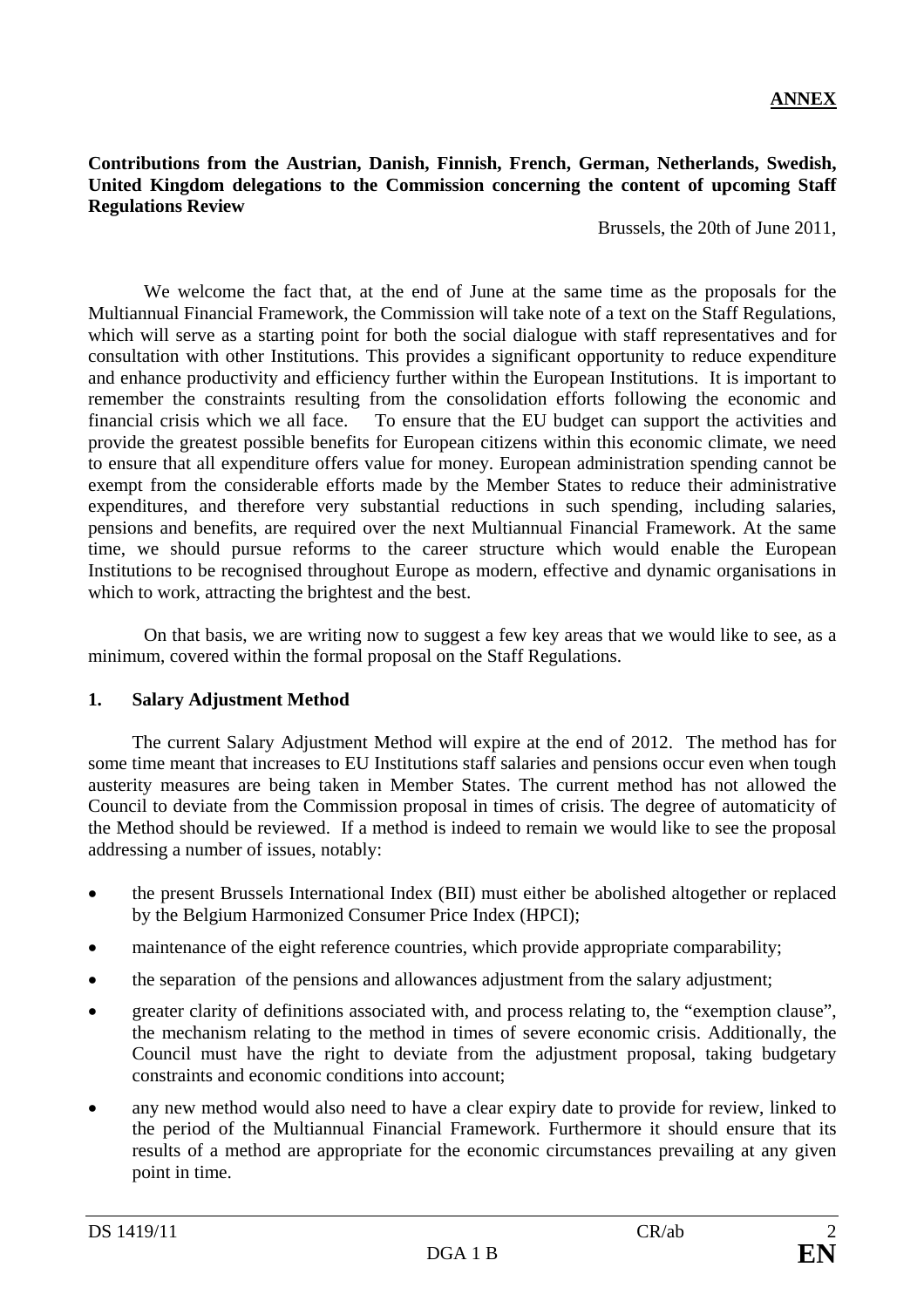## **2. Pensions**

 Demographic developments, in particular increasing life expectancy, mean that the existing pension system of the EU should be reviewed in line with the 2010 Council Conclusions on the Eurostat Study of the sustainability of EU pensions (DOC.18250/10). While respecting pension rights already acquired, further pension rights cannot be accumulated at the current rate, unless there are parallel reforms enabling these to be financially sustainable in the longer term.

 Eurostat's analysis indicates clearly that the current pension costs of the European Institutions are rising, and could in the near future exceed active staff costs. We consider this situation unsustainable. On that basis, the Staff Regulations proposal should include reforms of the pensions scheme to ensure it is affordable on a long term basis. Given the high level of EU remunerations and pensions, significant pension reforms are needed to reduce future costs in those areas identified for evaluation as having a significant impact on pension costs in the above mentioned Council Conclusions.

 With appropriate transition arrangements, the Commission should examine, for example linking the standard retirement age to life expectancy, a reduction in the rate by which pension rights are accumulated, a review of the base for calculating the pension, a removal of the bonus accumulation system, a phase out of the future partner pension rights, abolishment in the use of the early retirement scheme without any penalisation and present appropriate proposals at the latest by the end of 2011.

# **3. Special Levy**

 The Special Levy also expires at the end of 2012. This levy was introduced in the eighties, and therefore has been an established part of EU revenue for close to thirty years. In the current climate we cannot accept any reduction in EU revenue. Any proposal should increase the Special Levy and should be applied to pensions as well.

## **4. Career structure**

 Revision of the Staff Regulations offers an important opportunity to continue the work launched in 2004 to modernise the career structures for officials within the Institutions. Grade and remuneration should be more clearly linked to performance, responsibility and management functions, and promotion and progression should not be automatic. In that context, measures which move away from a 'career-based' towards a 'position- and responsibility- based' system must be an integral part of the proposal. Progress towards Institutions which are more modern, effective and dynamic would both attract top talent, and help the Institutions deliver the important tasks conferred upon them by the Treaties.